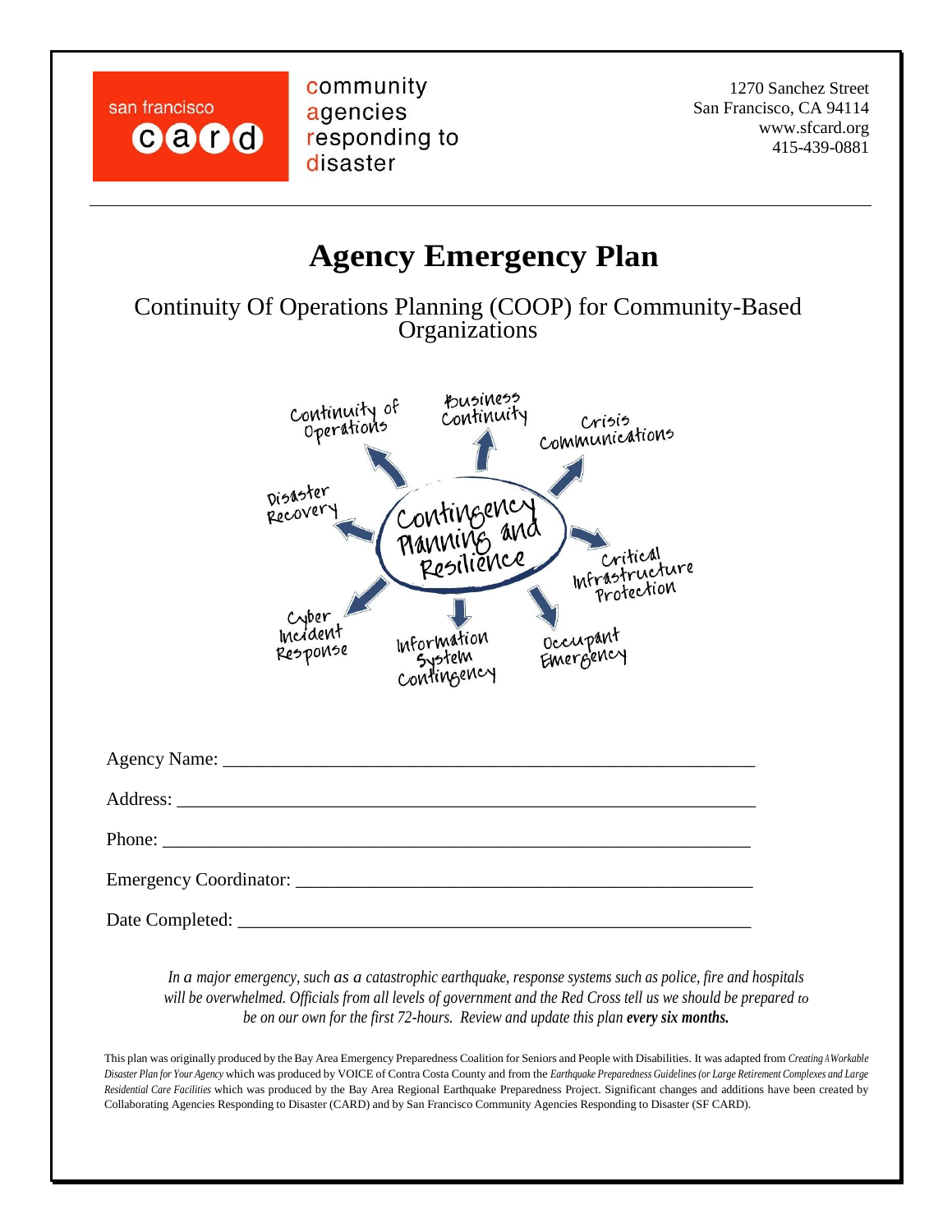

# **1. Disaster Mission Statement**

**Make sure you know what role you are planning to play in a disaster**

- *Who are you going to be for your clients and community when disaster strikes?*
- *Does your current mission statement encompass how you see your agency functioning in a disaster?*

*sheltering staff and others onsite, and what resource* 

\_\_\_\_\_\_\_\_\_\_\_\_\_\_\_\_\_\_\_\_\_\_\_\_\_\_\_\_\_\_\_\_\_\_\_\_\_\_\_\_\_\_\_\_\_\_\_\_\_\_\_\_\_\_\_\_\_\_\_\_\_\_\_\_\_\_\_\_\_\_\_\_\_\_

\_\_\_\_\_\_\_\_\_\_\_\_\_\_\_\_\_\_\_\_\_\_\_\_\_\_\_\_\_\_\_\_\_\_\_\_\_\_\_\_\_\_\_\_\_\_\_\_\_\_\_\_\_\_\_\_\_\_\_\_\_\_\_\_\_\_\_\_\_\_\_\_\_\_

\_\_\_\_\_\_\_\_\_\_\_\_\_\_\_\_\_\_\_\_\_\_\_\_\_\_\_\_\_\_\_\_\_\_\_\_\_\_\_\_\_\_\_\_\_\_\_\_\_\_\_\_\_\_\_\_\_\_\_\_\_\_\_\_\_\_\_\_\_\_\_\_\_\_

\_\_\_\_\_\_\_\_\_\_\_\_\_\_\_\_\_\_\_\_\_\_\_\_\_\_\_\_\_\_\_\_\_\_\_\_\_\_\_\_\_\_\_\_\_\_\_\_\_\_\_\_\_\_\_\_\_\_\_\_\_\_\_\_\_\_\_\_\_\_\_\_\_\_

• *Obtain leadership approval of the disaster mission* 

## **Risk Assessment**

Each department in the organization needs to assess risks that would negatively impact its effectiveness in contributing to your mission (both your disaster mission and your daily mission). Consider internal and external factors (fire in the building is internal; a nearby refinery explosion is external), the likelihood of the events, their impacts (potential for damage), consequences of damages, and mitigation strategies. Refer to the risk assessment template included with your COOP binder or on the SF CARD website for details and further guidance.

## **2. Preparing Staff for Emergencies Make sure your staff is mentally, physically and emotionally prepared to respond**

### **In an emergency, the first concern of staff will be the safety and welfare of family members.**

- 1. Have all staff and key volunteers trained in basic emergency preparedness on a regular basis.
- 2. Encourage and support staff and key volunteers to have a family or home emergency plan (see note below). This increases the likelihood that staff and their families can cope with the disaster without outside help.
- 3. Your agency will want to ensure that all staff members have an opportunity to check on their homes and family members as soon as possible following a disaster.

Note: SF CARD offers a Staff Readiness class, and organizations like the American Red Cross offer other helpful trainings such as First Aid and CPR.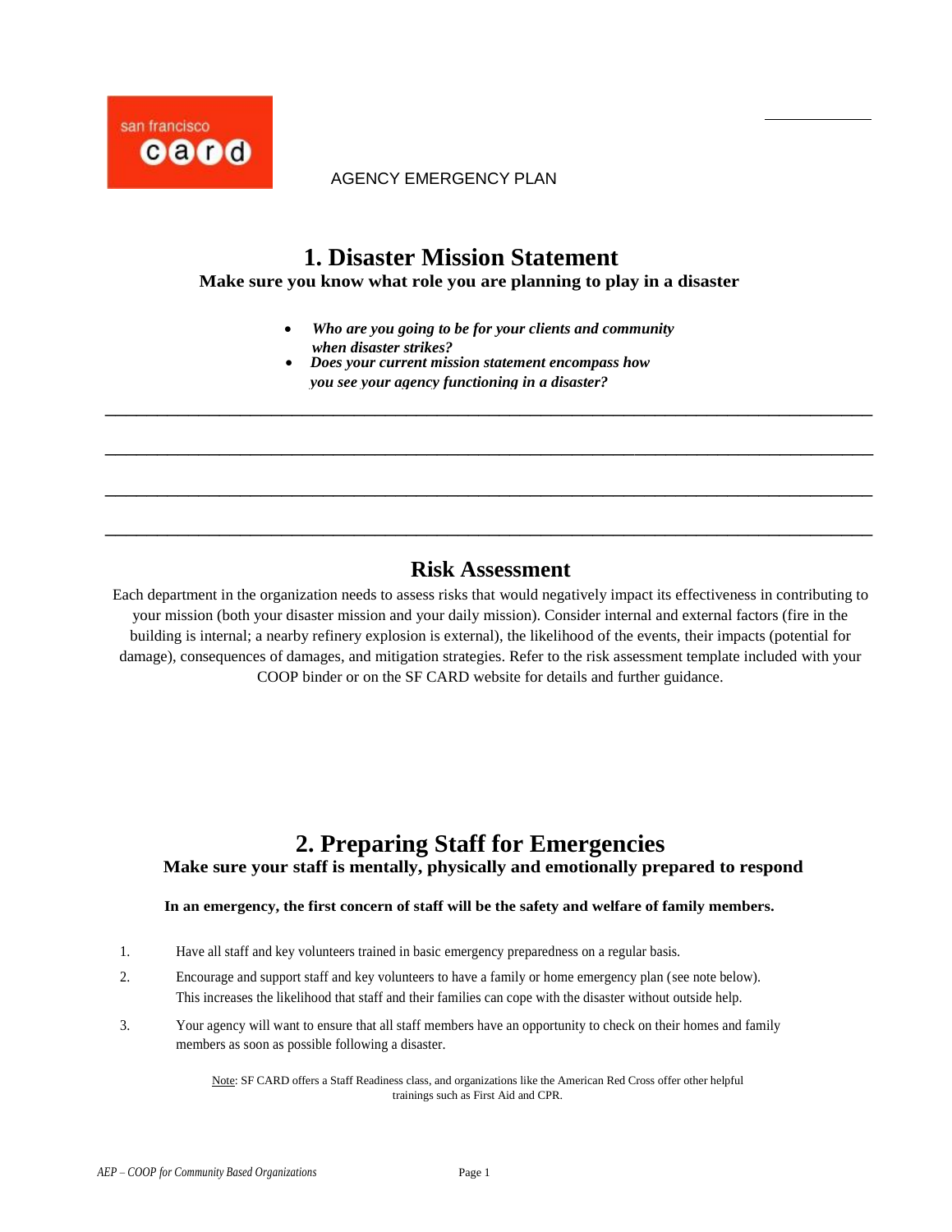

# **3. Personnel**

#### **Make sure you have enough people to meet the response needs of the organization**

#### **Determine your staffing requirements for post-disaster response.**

I. Realistically, how many staff members will continue working after a disaster if it strikes during work?

2. If a disaster strikes on a weekday, but before the workday begins?

3. If a disaster strikes on a weekend?

4. Which staff members should automatically report to work in the event of a disaster?

5. Develop a list of home telephone & emergency contact information for staff for emergency use. (Update at least every 6-months.)

6. To support the paid staff in an emergency, we will use volunteers as follows:

a. b. c. d. e.

# **4. [Volunteers](http://www.thevolunteercenter.net/npos_disaster.php)**

### **Make sure you know the best ways to use and work with volunteers in a disaster**

#### **Know how you will appropriately recruit, task and manage volunteers.**

- 1. Are your current volunteers appropriate for disaster related work?
- 2. Do your current practices of recruiting or accepting volunteers include your disaster preparedness and response needs?
- 3. What important activities (that keep your agency able to provide services) can be assigned to spontaneous volunteers? What activities **should not** be assigned to spontaneous volunteers?
- 4. What safety and/or legal considerations should you include in your plan? Consider: do you have proper insurance for volunteers, do you need background checks on volunteers, is any specialized training or knowledge required for working with your agency or clients, etc.?
- 5. Do you have someone in charge of volunteers? Who (else) might take that role for new volunteers?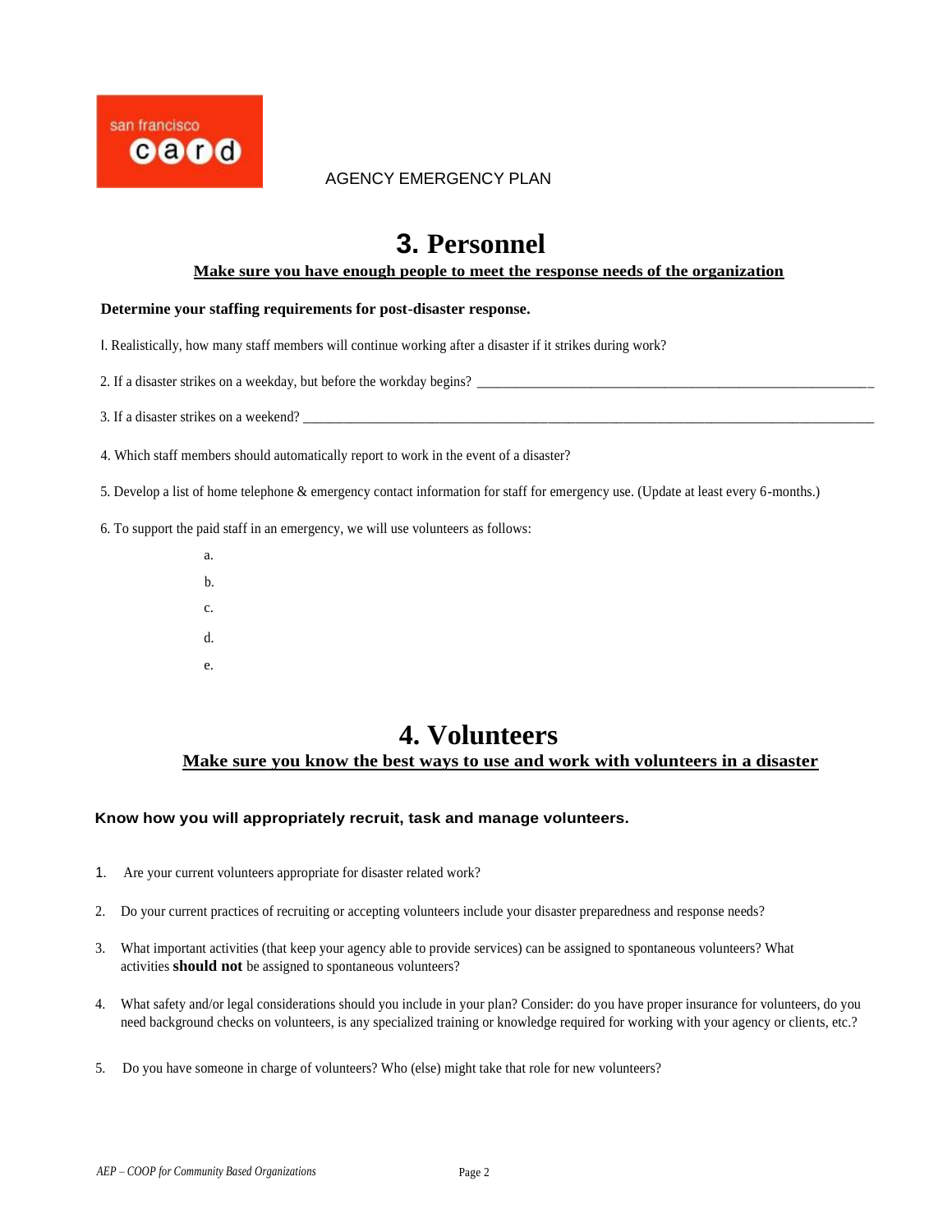

## **5. Meeting the Needs of the People You Serve Make sure you can address the basic needs of staff, volunteers and clients**

- I. How many total clients would most likely be at your site in a disaster? (Look at both maximum client load and minimum staff availability for day, for evening and for weekends.) \_\_\_\_\_\_\_\_\_\_\_\_\_\_\_\_\_\_\_\_\_\_\_\_\_\_\_\_\_\_\_\_\_\_\_\_\_\_\_\_\_\_\_\_\_\_\_\_\_\_\_\_\_\_\_\_\_\_\_\_
- 2. How will you find out about the condition of people you serve who are off site?
- 3. In an emergency, who else needs information about the status of people you serve? Off site staff? Families of clients? List the most critical contacts that need to be made. Be sure to have all necessary phone, cellular phone and pager numbers for each contact.

\_\_\_\_\_\_\_\_\_\_\_\_\_\_\_\_\_\_\_\_\_\_\_\_\_\_\_\_\_\_\_\_ \_\_\_\_\_\_\_\_\_\_\_\_\_\_\_\_\_\_\_\_\_\_\_\_\_\_\_\_\_\_\_\_\_\_\_

|                                                                                                        | 4. What else will be needed (e.g., bedding, medicine, special equipment, etc.)? Where can you get these items? |
|--------------------------------------------------------------------------------------------------------|----------------------------------------------------------------------------------------------------------------|
|                                                                                                        | Location:                                                                                                      |
|                                                                                                        |                                                                                                                |
| 5. What are the special needs of the people you serve? Are these needs of the group or of individuals? |                                                                                                                |
|                                                                                                        |                                                                                                                |
|                                                                                                        |                                                                                                                |
|                                                                                                        |                                                                                                                |

*Also consider: What skills can you instill in your clients to let them take part in your preparedness and response efforts as full partners and helpers?*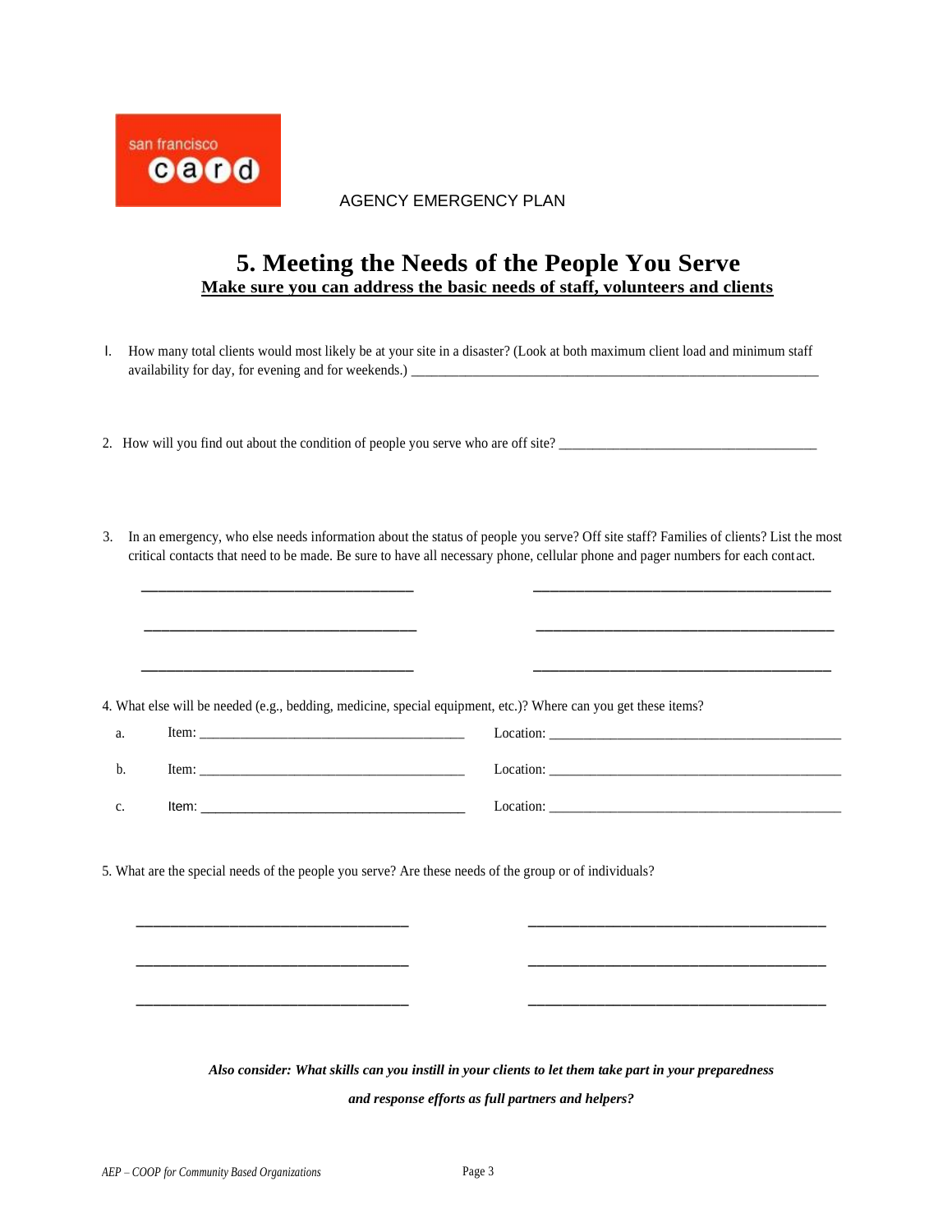

## **6. On-Site Supplies Cache Make sure you have preparedness supplies available**

Create and maintain an onsite cache of emergency preparedness supplies. The exact contents will depend on the size and diversity of your staff, volunteers, clients and potential visitors. Remember to consider special needs additions such as medication.

Store these supplies in multiple locations so if one cache becomes unusable or unreachable, you will still have options. The supply cache complements your agency go-kit.

Some basic contents of an on-site supply cache are:

| ○ Food and Water     | $\circ$ Radio(s)   | <b>Blankets</b>       |
|----------------------|--------------------|-----------------------|
| o First Aid Supplies | <b>O</b> Batteries | <b>O</b> Garbage Bags |
| 0 Lights/Flashlights | Whistles           | $\circ$ Duct Tape     |

Perishable supplies such as food, water and medicine, need to be replaced regularly. One way to do this is by "cycling" the food and water - eat supplies while they are still good, and put new ones in the cache.

## **7. Agency Go-Kit Make sure you can operate even if you evacuate**

If you need to evacuate your facility, an Agency Go-Kit will allow you to continue providing your most vital services wherever you go. This small, portable container should hold copies of every vital document as well as some basic supplies such as pen and paper.

Some basic contents of an Agency Go-Kit are:

- Your disaster plan
- Insurance documentation
- The deed or lease for your facilities
- Legal identification, such as your taxpayer ID number and evidence of exemption status
- Bank information, including all of your account numbers, including personnel contacts
- Documentation for your emergency line of credit
- Memoranda of Understanding (MOUs)
- Contact and Emergency Contact information for your staff and key contacts
- Some cash, including coins for phones

You may wish to maintain more than one kit. Creating two is no harder than creating one, and an off-site backup may be what ensures that you have needed records.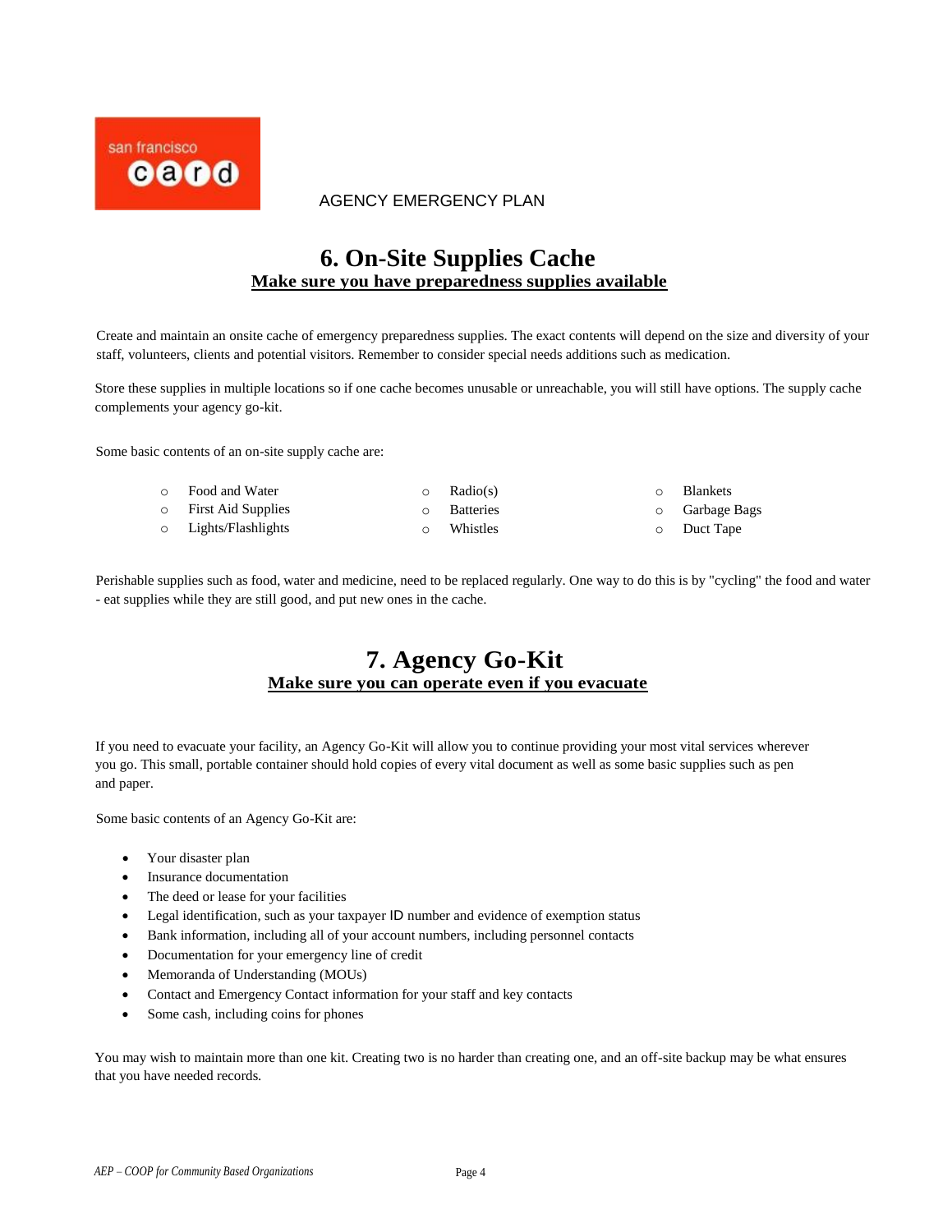

## **8. Facility Preparation Make sure your physical environment supports your safety**

|   |                                                                                                                    | <b>ASSIGNED TO</b> | <b>DATE DONE</b> |
|---|--------------------------------------------------------------------------------------------------------------------|--------------------|------------------|
|   | Bolt heavy cabinets, bookshelves or other furniture to wall studs                                                  |                    |                  |
|   | Strap computers, fax, equipment to desk or tables                                                                  |                    |                  |
|   | Secure pictures and other wall hangings by using safety hooks                                                      |                    |                  |
|   | Clear exits, pathways and earthquake-safe spaces                                                                   |                    |                  |
|   | Fasten breakables to walls or shelves with museum wax                                                              |                    |                  |
|   | Lower heavy items to bottom shelves                                                                                |                    |                  |
|   | Remove fire and chemical hazards                                                                                   |                    |                  |
|   | Install smoke detectors, fire extinguishers, cabinet latches                                                       |                    |                  |
|   | Label fire exits and safety supplies                                                                               |                    |                  |
| ✓ | Clearly mark your gas and water shut-off va<br>simple instructions for shutting off each one<br>languages needed). |                    |                  |
|   | Keep a conveniently located set of tools to f<br>gas shut-off. Tools should include both pipe<br>wrenches.         |                    |                  |

**Earthquake Putty** (also called **Museum Wax)** holds delicate items in place

**Straps** brace heavy furniture and large items in place

**Safety hooks** stop pictures, clocks and mirrors from falling

**Cabinet latches** help keep glass and dishware from falling to the floor

#### **Sketch your facility and note vital emergency resources including:**

|              | $\Box$ Fire extinguishers | <b>First Aid Supplies</b> | Escape routes  |
|--------------|---------------------------|---------------------------|----------------|
|              | Go kits                   | Water shutoff             | Generator(s)   |
|              | <b>Tool</b> kits          | Gas shutoff               | Documents safe |
| $\mathbf{1}$ | <b>Supply Cache</b>       |                           |                |
|              |                           |                           |                |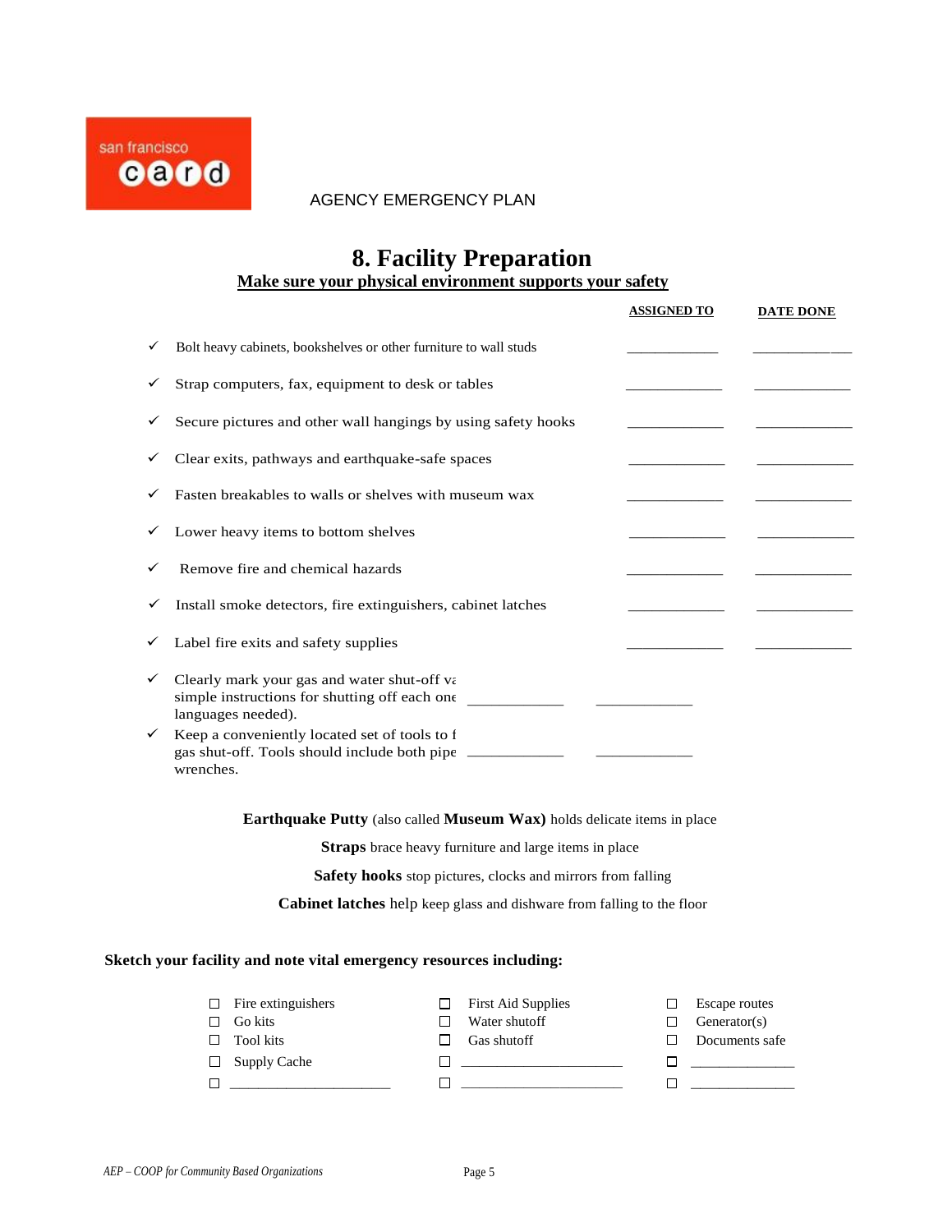

## **9. Signage Make sure your safety and preparedness tools are well marked**

**Make preparedness visible!** Clear and visible signs indicating safety tools, exits and emergency instructions will help people to keep themselves safe while at your agency.

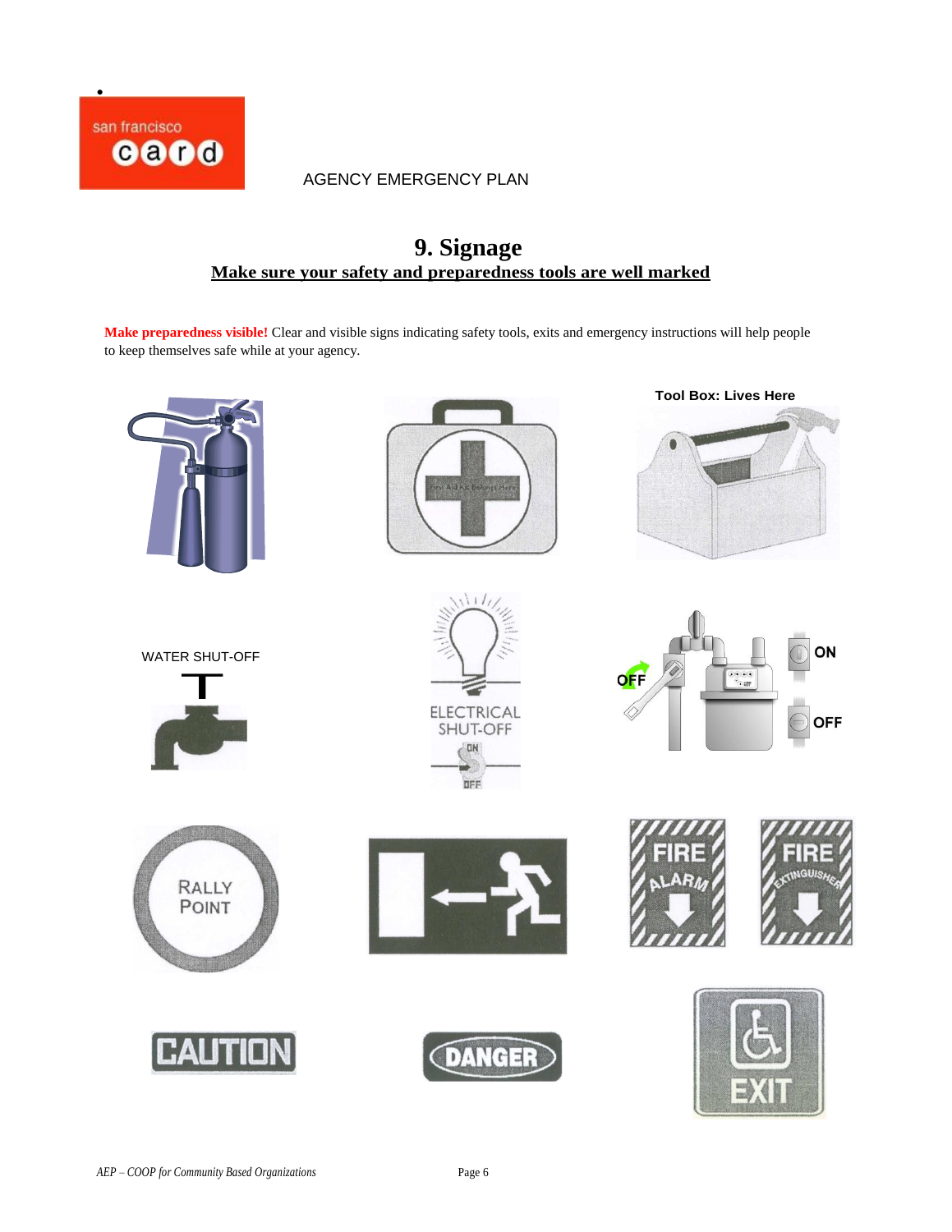

### **10. Neighborhood Resources Make sure you know the local resources – they may be your only source**

| <u>Niake sure vou know the local resources – they may be vour only source</u>                                     |
|-------------------------------------------------------------------------------------------------------------------|
|                                                                                                                   |
| I. If you do not have a back-up generator, in an extended power outage, where can you rent or borrow a generator? |
| Create a written agreement with a supplier.                                                                       |

2. If the phones at your agency are not working, where are the nearest pay phones? \_\_\_\_\_\_\_\_\_\_\_\_\_\_\_\_\_\_\_\_\_\_\_\_\_\_\_\_\_\_\_\_\_\_\_\_\_\_\_\_\_\_\_

| 3. | Where is the nearest public health clinic? |  |  |
|----|--------------------------------------------|--|--|
|    |                                            |  |  |

| 3. Where is the nearest public health clinic?                              |                                                                                                                 |                                                           |
|----------------------------------------------------------------------------|-----------------------------------------------------------------------------------------------------------------|-----------------------------------------------------------|
|                                                                            |                                                                                                                 |                                                           |
|                                                                            | 4. Who is the local VOAD (Voluntary Organizations Active in Disaster) Chair to assist with recovery operations? |                                                           |
|                                                                            |                                                                                                                 | Phone: $\frac{1}{\sqrt{1-\frac{1}{2}} \cdot \frac{1}{2}}$ |
|                                                                            | 5. Where is the nearest fire station (or NERT / CERT staging area) and do they know about your agency?          |                                                           |
|                                                                            |                                                                                                                 | Phone:                                                    |
| 6. Where is the nearest police station and do they know about your agency? |                                                                                                                 |                                                           |
|                                                                            |                                                                                                                 |                                                           |

**Make sure preparedness resources in your neighborhood are clear. Post a large, clear map of your neighborhood. Note these potentially valuable resources, and highlight:** 

#### **Key Resource Framework**

- o City Hall / Dept. of Emergency Management
- o Human Services, Dept. of Public Health & other gov't agencies
- o Fire station
- o Police station
- o Red Cross
- o Public library
- o <u>\_\_\_\_\_\_\_\_\_\_\_\_\_\_\_\_\_\_\_\_\_\_\_\_\_\_\_</u>

#### **Liaison connections**

- o SF CARD
- o Volunteer Center
- o Partner agencies

#### **Medical**

- o Hospital
- o Community Clinics
- o Veterinary
- o Pharmacies o <u>\_\_\_\_\_\_\_\_\_\_\_\_\_\_\_\_\_\_\_\_\_\_\_\_\_\_\_\_\_</u>

#### **Possible gathering points**

- o Church, mosque, synagogue
- o School
- o Gym
- o Shelters
- o Open Space
- o <u>\_\_\_\_\_\_\_\_\_\_\_\_\_\_\_\_\_\_\_\_\_\_\_</u>

#### **Food / Water**

- o Food Bank
- o Salvation Army
- o Soup kitchens
- o Grocery stores
- o Restaurants
- o <u>\_\_\_\_\_\_\_\_\_\_\_\_\_\_\_\_\_\_\_\_\_\_\_\_</u>

## <sup>o</sup> \_\_\_\_\_\_\_\_\_\_\_\_\_\_\_\_\_\_\_\_\_\_\_\_ **Supplies**

- o Hardware stores
- o Disaster stores
- o Drug stores
- o Sports /Camping stores
- o "Big-box" stores
- o Dollar stores o <u>\_\_\_\_\_\_\_\_\_\_\_\_\_\_\_\_\_\_\_\_\_\_\_\_</u>
-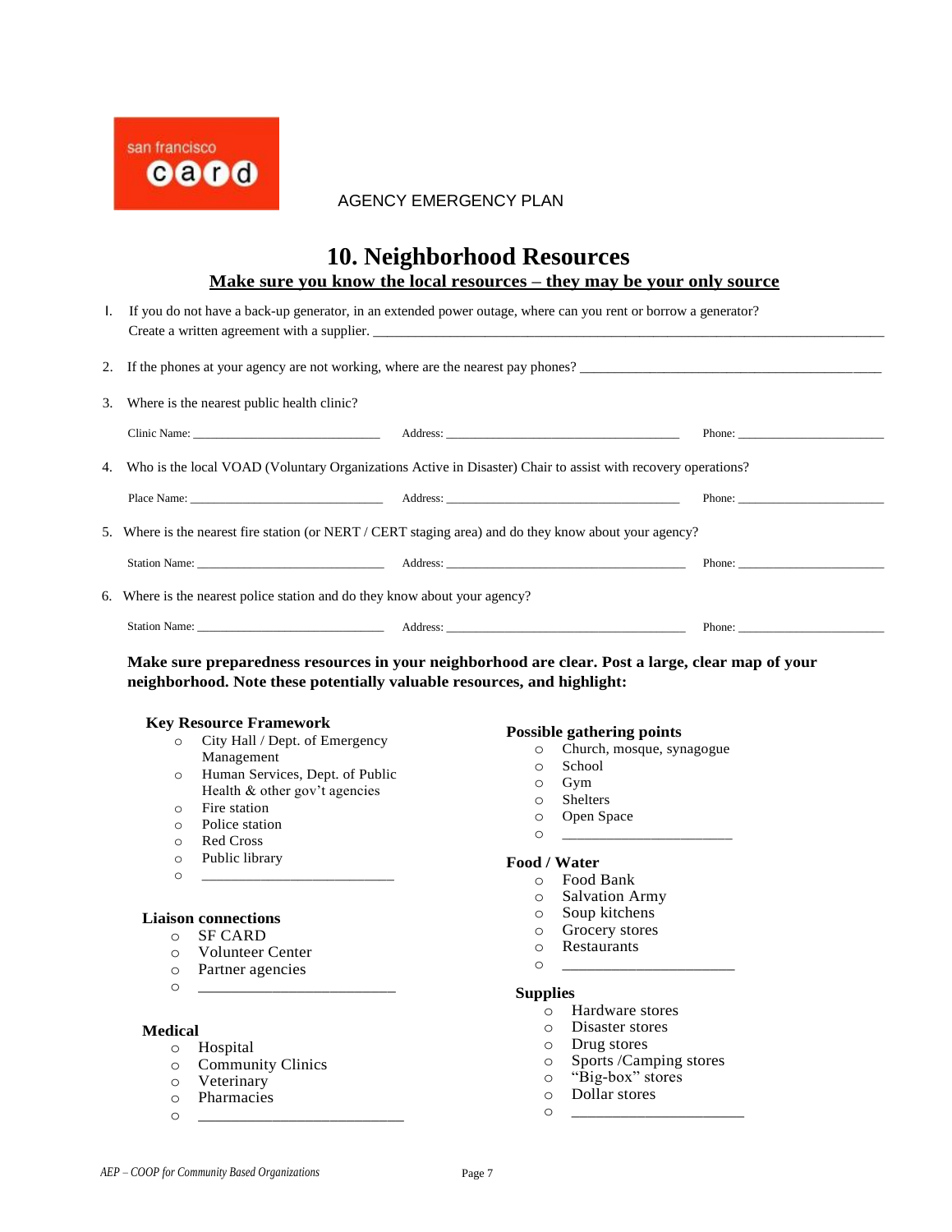

## **11. Evacuation / Transportation Make sure you can get people from your location to a safe alternate site**

Fire, hazardous material spills or structural damage may require you to evacuate your building.

- I. Are there program participants who will need assistance evacuating your facility? Remember to assign staff and volunteers to help these participants and have assistive aids/devices available to help with their evacuation.
- 2. If your facility must be evacuated, assign a staff person the responsibility of taking a head count to ensure all staff, volunteers and program participants have exited.
- 3. Practice your evacuation plan.
- 4. Keep an "Agency Go-Kit". Include copies of your emergency plan, action checklists, phone rosters, copies of vital documents, credit cards, etc.
- 5. Post a notice indicating where you have gone.

The following suggestions anticipate that you must evacuate your building and that you are responsible for the care and shelter of the people you serve.

6. Locate and secure a temporary shelter to be used (consider churches, nearby community centers, schools, other residential facilities). You may want to develop mutual aid agreements with these sites.

| Temporary Shelter Name: |
|-------------------------|
| Address:                |
|                         |

- Contact Name: \_\_\_\_\_\_\_\_\_\_\_\_\_\_\_\_\_\_\_\_\_\_\_\_\_\_\_\_\_\_\_\_\_\_\_\_ Phone: \_\_\_\_\_\_\_\_\_\_\_\_\_\_\_\_\_\_\_\_\_ \_
- 7. Create a phone list and a system for letting the authorities, family and friends know where you are sheltering your program participants. "Date created" should appear on this and all lists and documents.
- 8. Designate and identify alternative transportation for moving your program participants to your temporary shelter, or to clients' homes, if necessary.

| Alternative Transportation:                                                                                      |
|------------------------------------------------------------------------------------------------------------------|
| Phone:                                                                                                           |
| 9. Assign responsibility for the care of your clients at the alternate site(s). Identify this person or persons. |
|                                                                                                                  |

b. \_\_\_\_\_\_\_\_\_\_\_\_\_\_\_\_\_\_\_\_\_\_\_\_\_\_\_\_\_\_\_\_\_\_\_\_\_\_\_\_\_\_\_\_\_\_\_\_\_\_\_\_\_\_\_\_\_\_\_\_\_\_\_\_\_\_\_\_\_\_\_\_\_\_\_\_\_\_\_\_\_\_\_\_

- 10. If evacuated, what will your clients need that may not be available in the temporary shelter?
	- a. \_\_\_\_\_\_\_\_\_\_\_\_\_\_\_\_\_\_\_\_\_\_\_\_\_\_\_\_\_\_\_\_\_\_\_\_\_\_\_\_\_\_\_\_\_\_\_\_\_\_\_\_\_\_\_\_\_\_\_\_\_\_\_\_\_\_\_\_\_\_\_\_\_\_\_\_\_\_\_ b. \_\_\_\_\_\_\_\_\_\_\_\_\_\_\_\_\_\_\_\_\_\_\_\_\_\_\_\_\_\_\_\_\_\_\_\_\_\_\_\_\_\_\_\_\_\_\_\_\_\_\_\_\_\_\_\_\_\_\_\_\_\_\_\_\_\_\_\_\_\_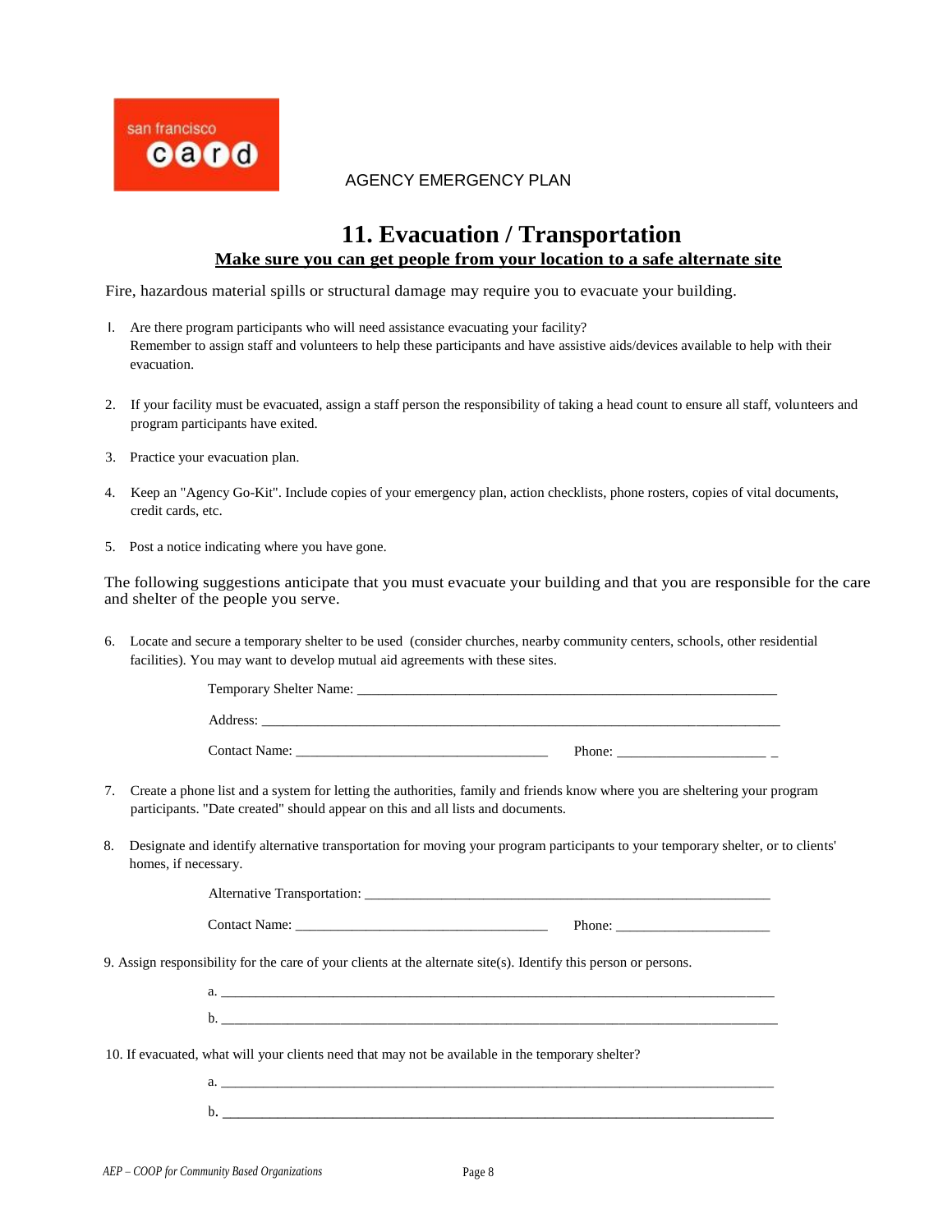

## **12. Communication (Part 1) Make sure you can communicate with staff, clients, funders and your community**

Communications will make or break a disaster response. From a simple note on the door identifying your new location to a Public Information Officer correcting news reports about your agency, communication is the key to helping people make the right decisions.

#### *WHAT should* **you** *communicate?*

- o Agency Operational Status reports
- o Damage assessment
- o Services offered or changed
- o Funds needed
- o Volunteers needed
- o Other needs
- o
- o

#### *TO WHOM are you communicating?*

- o Disaster services partners
- o Staff & Volunteers
- o Clients
- o Funders
- o Media
- o General public
- o
- o

#### *WHO should communicate the message?*

- o People with proper training
- o Those with the proper authority
- o People who share a consistent message
- o

#### *HOW should you communicate?*

- o Electronic
- o Social Media
- o Verbal
- o Combination
- o Paper

#### *WHAT can you prepare in advance?*

- o Agency talking points / key message<br>
o Disaster / emergency response press is
- Disaster / emergency response press release
- o Emergency related funding solicitation
- o E-mail, phone, text, cell-phone, fax lists
- o

Always consider simple & effective methods of communications such as notepads and pencils.

Be sure to save all documentation for future reference.

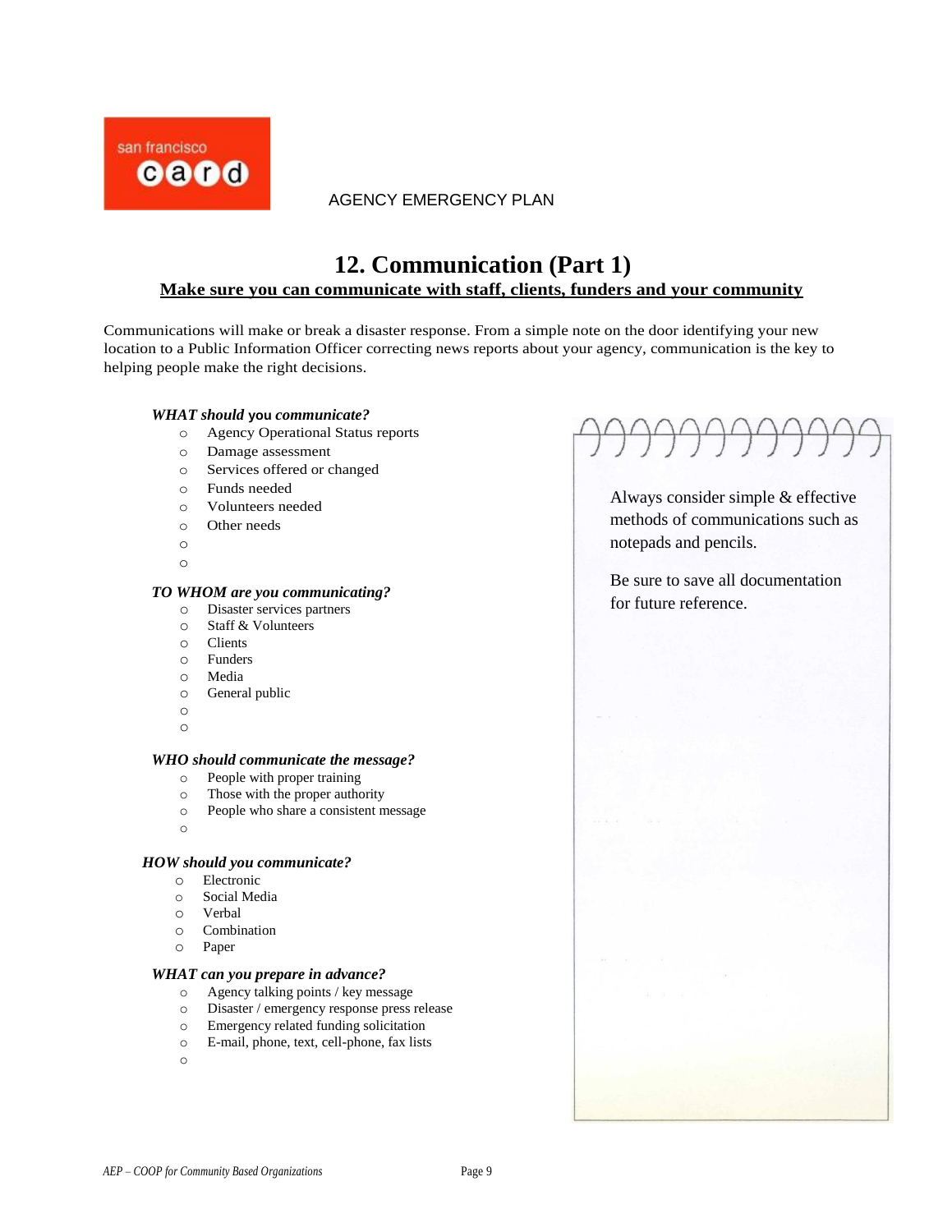

## **12. Communication (Part 2) Make sure you know all the communication tools available to you**

Mastering how you send and receive information will help you in both crisis and opportunity. A variety of options are the key to maintaining communications.

### **Disaster Communication Tools**

There are many communication tools we don't normally consider that may become useful if a disaster cuts off your normal channels.

| $\Omega$ | Bulletin / White boards       | $\circ$  | Megaphones / Bullhorns   |
|----------|-------------------------------|----------|--------------------------|
| $\circ$  | Carbon / NCR paper            | $\circ$  | Pagers / texting devices |
| $\Omega$ | CB radios                     | $\circ$  | Standard telephones      |
| $\circ$  | Cell phones                   | $\circ$  | Public signage           |
| $\circ$  | Digital phones / Blackberries | $\Omega$ | <b>Runners</b>           |
| $\Omega$ | Drums                         | $\Omega$ | Walkie – talkies         |
| $\circ$  | Flag poles                    | $\Omega$ | Whistles                 |
| $\Omega$ | Ham Radios                    | O        |                          |
| $\circ$  |                               | $\circ$  |                          |

#### **Community Outreach Options**

What are all the different ways you can speak to your community? Different methods have different advantages, and may help you reach people you had not reached before.

| $\circ$  | American sign language (ASL)    | $\circ$ | In-person events, workshops or classes     |
|----------|---------------------------------|---------|--------------------------------------------|
| $\circ$  | Computers – DSL, Cable, dial-up | $\circ$ | Language translators                       |
| $\circ$  | Door-to-door canvassing         | $\circ$ | Mailing lists: brochures, flyers           |
| $\Omega$ | E-mail / list-serves            | $\circ$ | Radio, television                          |
| $\circ$  | Fact sheets – FAOs              | $\circ$ | Video, cassette tape, CD / DVD             |
| $\circ$  | Fax machines / Win fax          | $\circ$ | Websites                                   |
| ∩        | Information lines $-2-1-1$      | $\circ$ | Social Media (Twitter, Facebook, LinkedIn) |
| $\circ$  |                                 | O       |                                            |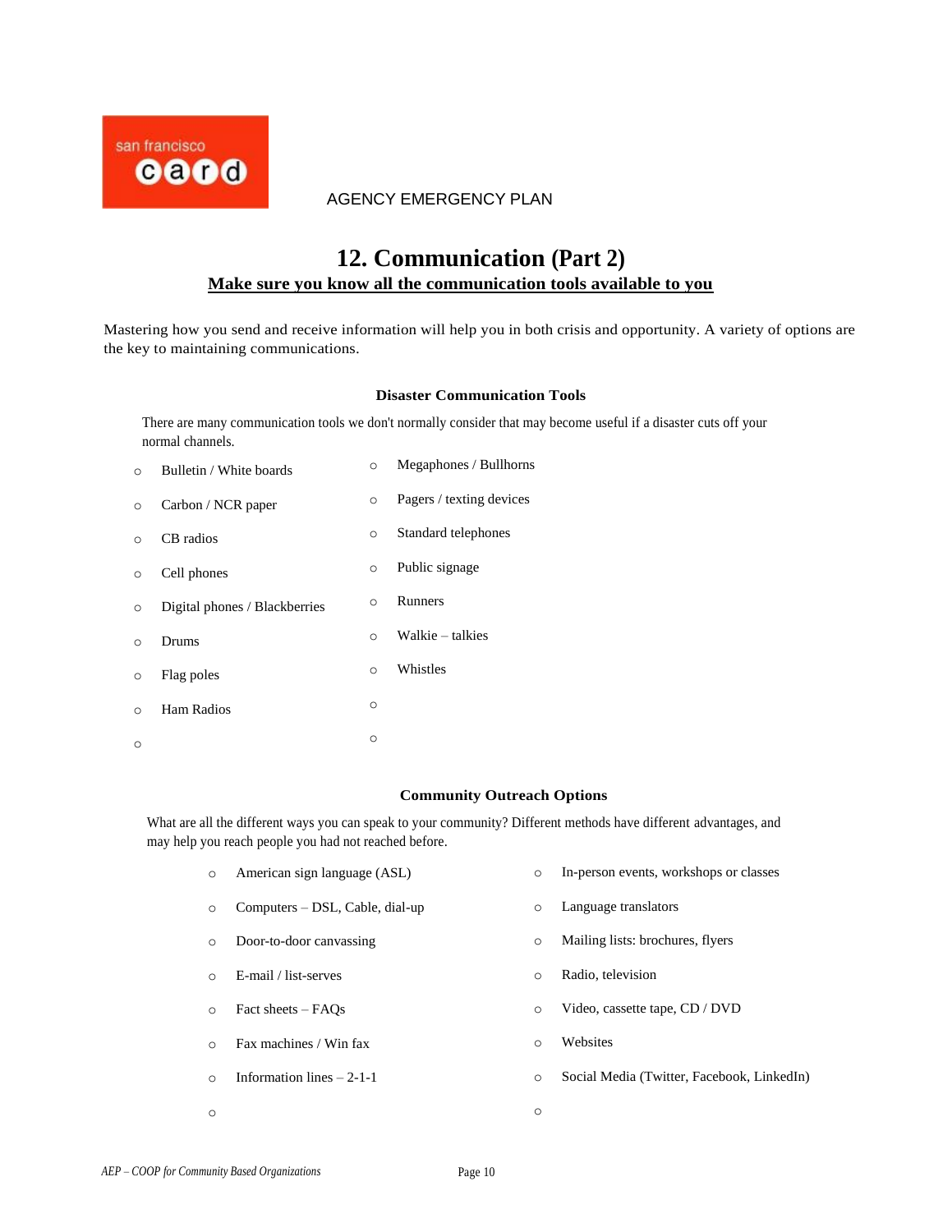

# **M. ICS** (Part I) **13. ICS (Part 1) Make sure you know California's Universal Response System**

The state of California uses the Standardized Emergency Management System (SEMS) to respond to disasters. Understanding the Incident Command System that is the core of SEMS will allow you to organize for managing any situation, coordinate with your community partners, and "speak the language" of the professional responders - which makes you much more valuable to your community.



**Incident Commander: (In charge)** Leads the response; appoints and empowers Section Chiefs – ICS allows for scaled efforts to meet the demands of an incident. It is flexible and adaptable; some incidents may not require the use of Planning, Logistics or Finance, while others will require all of them. ICS allows for filling only the parts of the organizational structure that are needed. Expanding the network is key to an effective response as more people are added to the response. *FEMA ICS training is available online*. *SF CARD teaches simplified ICS for nonprofits at your site*

Safety and Security Officer: Focuses on the safety of all people responding to the incident.

**[Public] Information Officer:** Works with the media; distributes messages to the staff, clients, public and local community.

**Operations Section: (Does things)** Handles key actions including first aid, search and rescue, fire suppression and securing the site.

**Planning Section: (Plans things)** Gathers information, thinks ahead and keeps all team members informed and communicating. Creates plans for next operation period(s).

**Logistics Section: (Gets things)** Finds, distributes, and stores all necessary resources (supplies and people) to respond appropriately.

**Finance / Administration Section: (Records things)** Tracks all expenses, claims and activities and is the record keeper for the incident.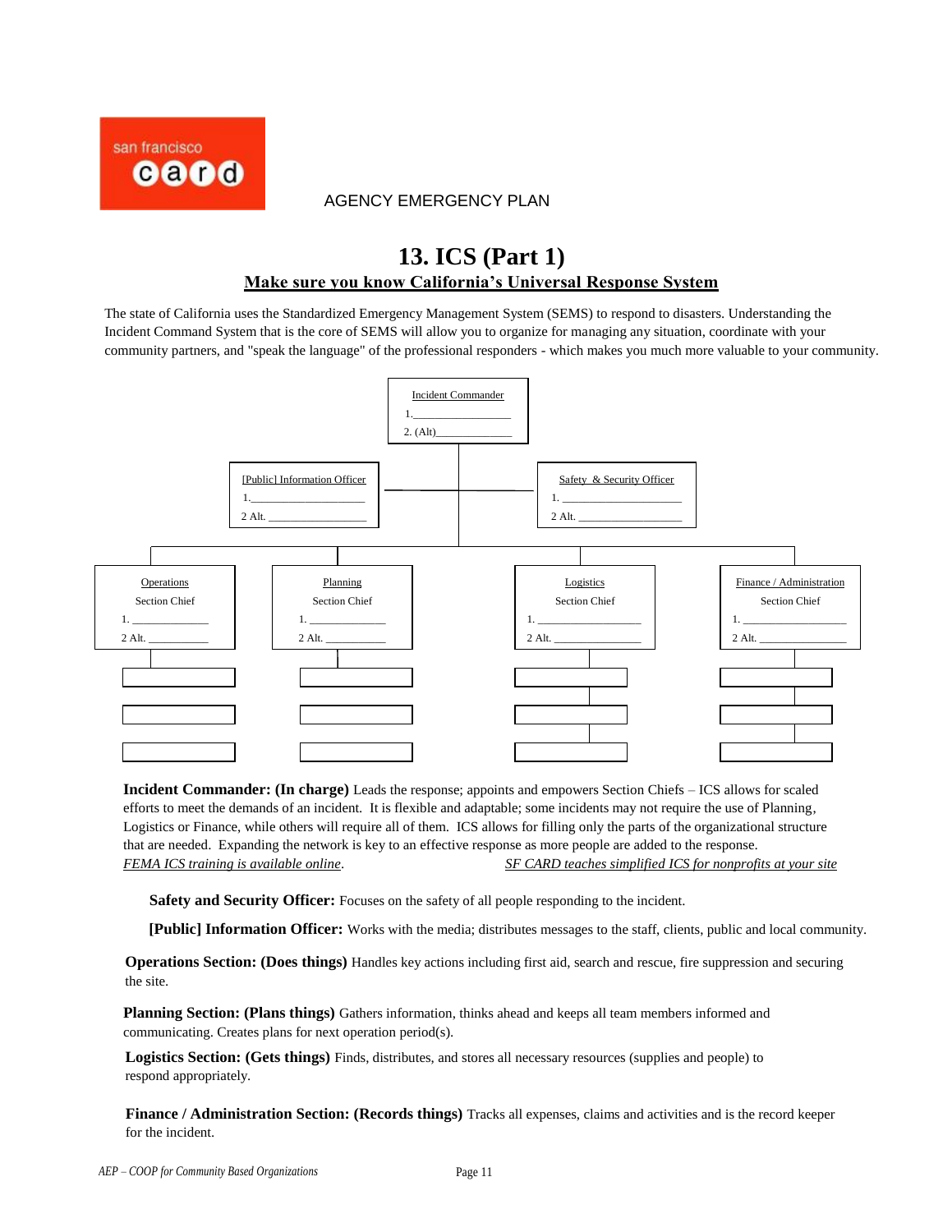

# **M. ICS** (Part 2) **13. ICS (Part 2) Make sure you know California's universal response system Make sure you know California's Universal Response System**

Considering who might do well at certain functions is an excellent tool for understanding SEMS and getting people used to the idea. Be careful, though; you never know who will be part of your disaster response team, so be prepared to assign roles when they are needed.

|                                                                                                                                                                                                                                                            |                                                                                                                                                                                                                               | <b>Command Staff: Directs response &amp;</b><br>recovery; Provides information, safety, and<br>liaison services for the entire organization                                                                                         |
|------------------------------------------------------------------------------------------------------------------------------------------------------------------------------------------------------------------------------------------------------------|-------------------------------------------------------------------------------------------------------------------------------------------------------------------------------------------------------------------------------|-------------------------------------------------------------------------------------------------------------------------------------------------------------------------------------------------------------------------------------|
| <b>Incident Commander</b><br>Name: and the state of the state of the state of the state of the state of the state of the state of the state of the state of the state of the state of the state of the state of the state of the state of the state of the |                                                                                                                                                                                                                               |                                                                                                                                                                                                                                     |
|                                                                                                                                                                                                                                                            |                                                                                                                                                                                                                               | <b>Phone:</b> Phone: The contract of the contract of the contract of the contract of the contract of the contract of the contract of the contract of the contract of the contract of the contract of the contract of the contract o |
|                                                                                                                                                                                                                                                            | Alt. Ph: will be a series of the series of the series of the series of the series of the series of the series of the series of the series of the series of the series of the series of the series of the series of the series |                                                                                                                                                                                                                                     |
| <b>Safety &amp; Security Officer</b>                                                                                                                                                                                                                       |                                                                                                                                                                                                                               |                                                                                                                                                                                                                                     |
|                                                                                                                                                                                                                                                            |                                                                                                                                                                                                                               |                                                                                                                                                                                                                                     |
|                                                                                                                                                                                                                                                            |                                                                                                                                                                                                                               | Alt. Ph: will be a series of the contract of the contract of the contract of the contract of the contract of the contract of the contract of the contract of the contract of the contract of the contract of the contract of t      |
| [Public] Information Officer                                                                                                                                                                                                                               |                                                                                                                                                                                                                               |                                                                                                                                                                                                                                     |
|                                                                                                                                                                                                                                                            |                                                                                                                                                                                                                               | Alt. Ph: will be a series of the contract of the contract of the contract of the contract of the contract of the contract of the contract of the contract of the contract of the contract of the contract of the contract of t      |
| <b>Operations Section Chief</b>                                                                                                                                                                                                                            |                                                                                                                                                                                                                               |                                                                                                                                                                                                                                     |
|                                                                                                                                                                                                                                                            |                                                                                                                                                                                                                               | Phone: <u>Alexander State Communication</u>                                                                                                                                                                                         |
|                                                                                                                                                                                                                                                            |                                                                                                                                                                                                                               |                                                                                                                                                                                                                                     |
| <b>Planning Section Chief</b>                                                                                                                                                                                                                              |                                                                                                                                                                                                                               |                                                                                                                                                                                                                                     |
|                                                                                                                                                                                                                                                            |                                                                                                                                                                                                                               |                                                                                                                                                                                                                                     |
|                                                                                                                                                                                                                                                            |                                                                                                                                                                                                                               | Alt. Ph: will be a series of the contract of the contract of the contract of the contract of the contract of the contract of the contract of the contract of the contract of the contract of the contract of the contract of t      |
| <b>Logistics Section Chief</b>                                                                                                                                                                                                                             |                                                                                                                                                                                                                               | Name: when the contract of the contract of the contract of the contract of the contract of the contract of the contract of the contract of the contract of the contract of the contract of the contract of the contract of the      |
|                                                                                                                                                                                                                                                            |                                                                                                                                                                                                                               |                                                                                                                                                                                                                                     |
|                                                                                                                                                                                                                                                            |                                                                                                                                                                                                                               | Alt. Ph: will be a series of the contract of the contract of the contract of the contract of the contract of the contract of the contract of the contract of the contract of the contract of the contract of the contract of t      |
| <b>Finance / Administration Section Chief</b>                                                                                                                                                                                                              |                                                                                                                                                                                                                               |                                                                                                                                                                                                                                     |
|                                                                                                                                                                                                                                                            |                                                                                                                                                                                                                               |                                                                                                                                                                                                                                     |
| Alt. Ph:                                                                                                                                                                                                                                                   |                                                                                                                                                                                                                               | Alt. Ph:                                                                                                                                                                                                                            |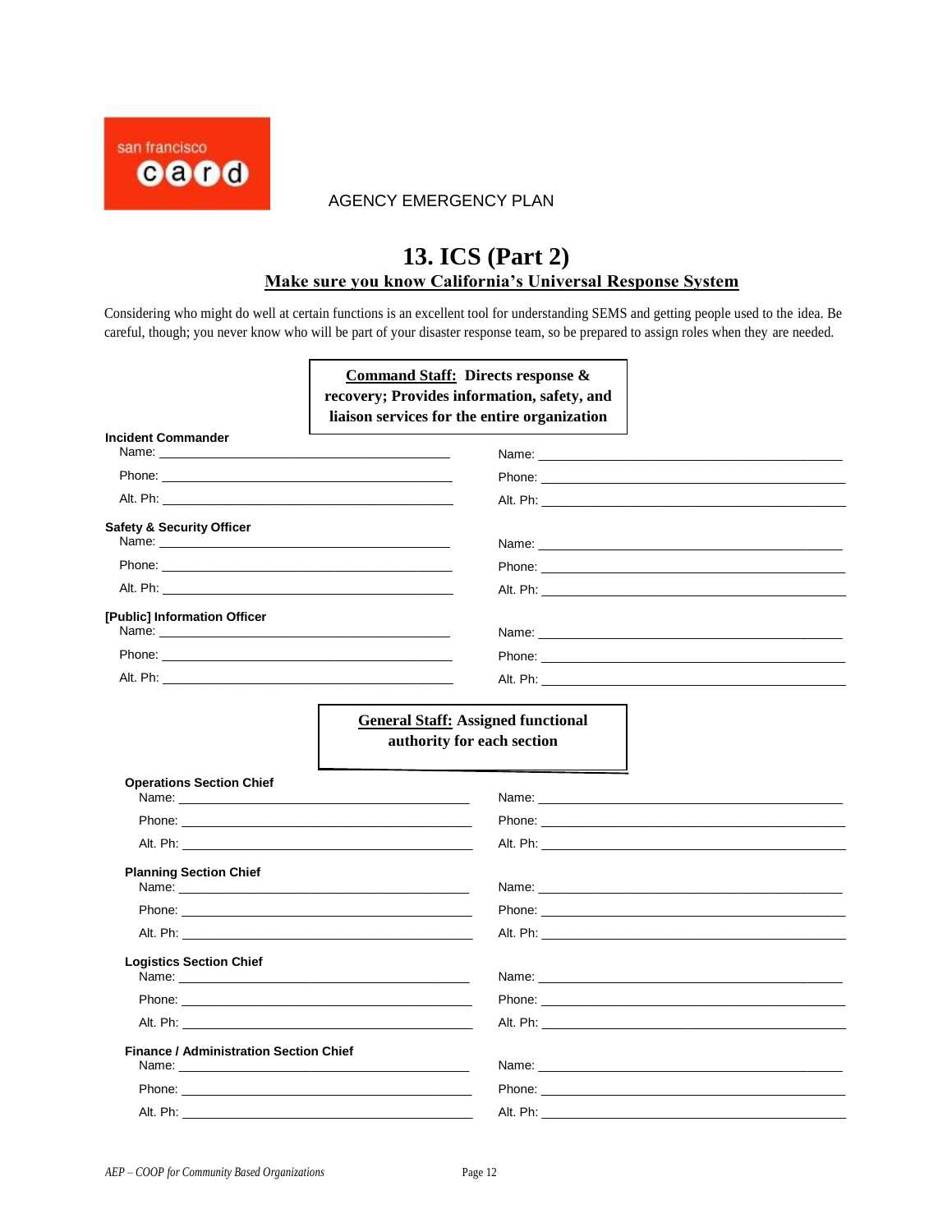

## **14. Financial Resources Make sure you know your financial assets, limitations and commitments**

It is a good idea for your organization to be aware of its cost of normal operations; estimate cost increases that might arise from emergencies and be familiar with eligibility and other prerequisites for aid and reimbursements from Federal Emergency Management Agency (FEMA) and other agencies.

Some topics to explore include the following:

- 1. Copies of Financial Support Documentation to have ready
	- o Insurance policies
	- o The deed or lease for your facilities
	- o Bank information, including all of your account numbers, including personnel contacts
	- o Legal identification, such as your taxpayer ID number and evidence of exemption status
	- o Memoranda of Understanding (MOUs)
- 2. Liquid Assets
	- o How much cash do you keep in "petty cash?"
	- o Do you have \$15 \$20 in coins for pay phones?

#### 3. Credit Cards / Lines of Credit

- o What credit cards does your agency own?
- o Where are they?
- o What are the limits of each?
- o Who can sign on each?
- o Do they have emergency credit extensions?
- o Do you have a line of credit immediately available?
- o Who can access the funds?

*Reminder: Keep this information updated; be sure it reflects any staff or policy changes!*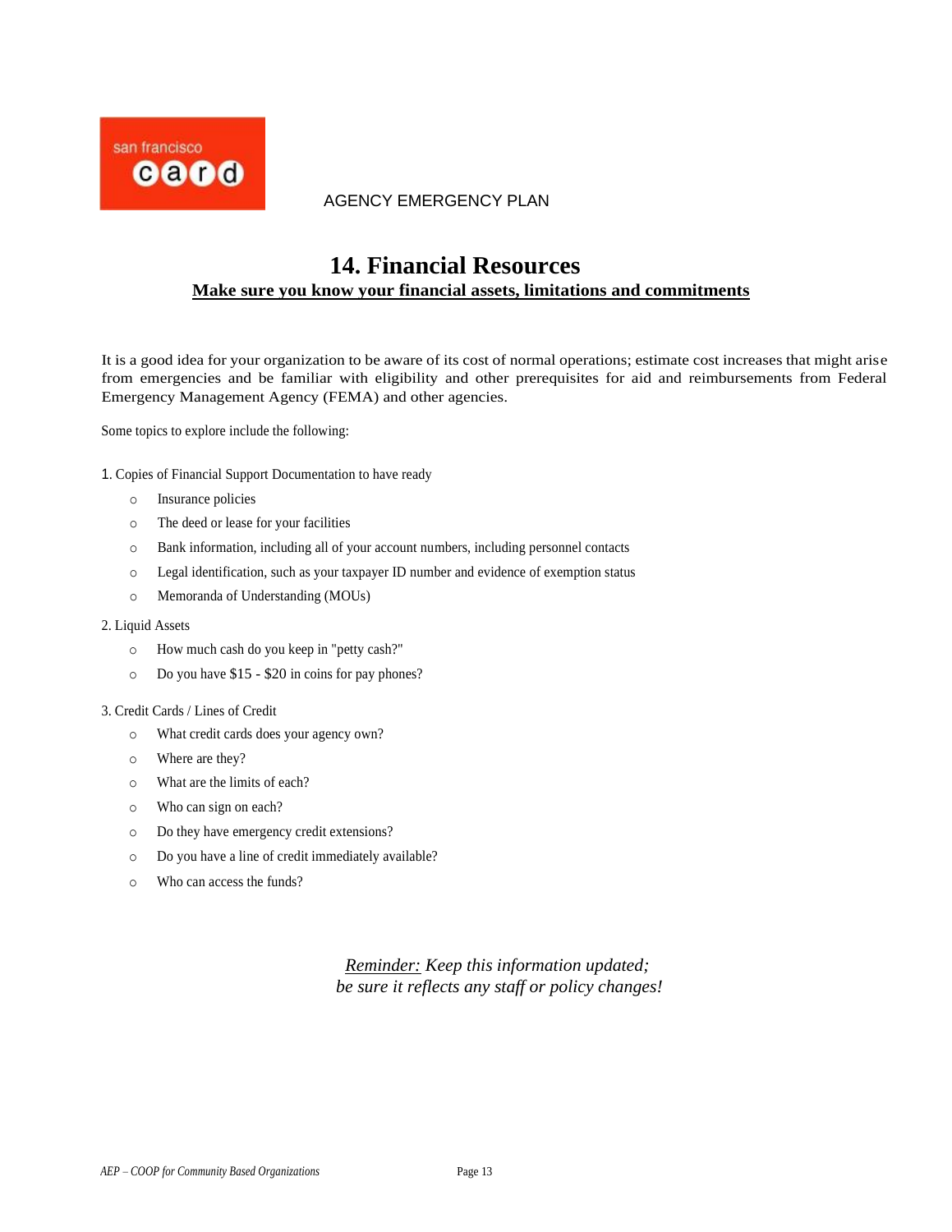

## **15. Ensuring Service Continuation**

## *Knowing your priorities as an agency makes everything else fall into place. In crisis or opportunity, if you are clear on your priorities you can make the best decisions for your agency.*

### **What is needed to continue providing essential services after a disaster?**

**It is important for agencies working with at-risk clients on a daily basis to know their client's needs and how to support their recovery following a disaster. Some questions to ask include:** 

- What are the predictable needs of the people you serve in emergencies?
- Will the needs of the people you serve require you to expand services in a disaster's aftermath?
- Will you need to consider providing new or different services?

## **List the Mission, Priorities and Resources essential to provide critical services in an emergency or disaster (refer to your Disaster Mission Statement).**

| $\mathbf{c}.$ $\blacksquare$ . The contract of the contract of the contract of the contract of the contract of the contract of the contract of the contract of the contract of the contract of the contract of the contract of the contrac |
|--------------------------------------------------------------------------------------------------------------------------------------------------------------------------------------------------------------------------------------------|
|                                                                                                                                                                                                                                            |
|                                                                                                                                                                                                                                            |
|                                                                                                                                                                                                                                            |
|                                                                                                                                                                                                                                            |

**List critical suppliers you will need for priority delivery services after a disaster. Create an MOU or other agreement for such services and keep a list of them available to contact.**

| Name: | Phone: |
|-------|--------|
| Name: | Phone: |
| Name: | Phone: |

#### **Map & itemize critical resources to be retrieved**

•Create a list of the critical items that you would need to retrieve if you could get into your building (list in order

of importance and their recovery locations within the building).

•Examples of items you might need to retrieve: computer disks, computers, important files, work in progress.

### **Chain of Command & Succession Management: Who to turn to…**

- •What authority is required to sustain operations?
- •What conditions would trigger delegation of authority?
- •What is your organization's order of succession?
- •What would be the limitations on the duration, extent and scope of the delegation?